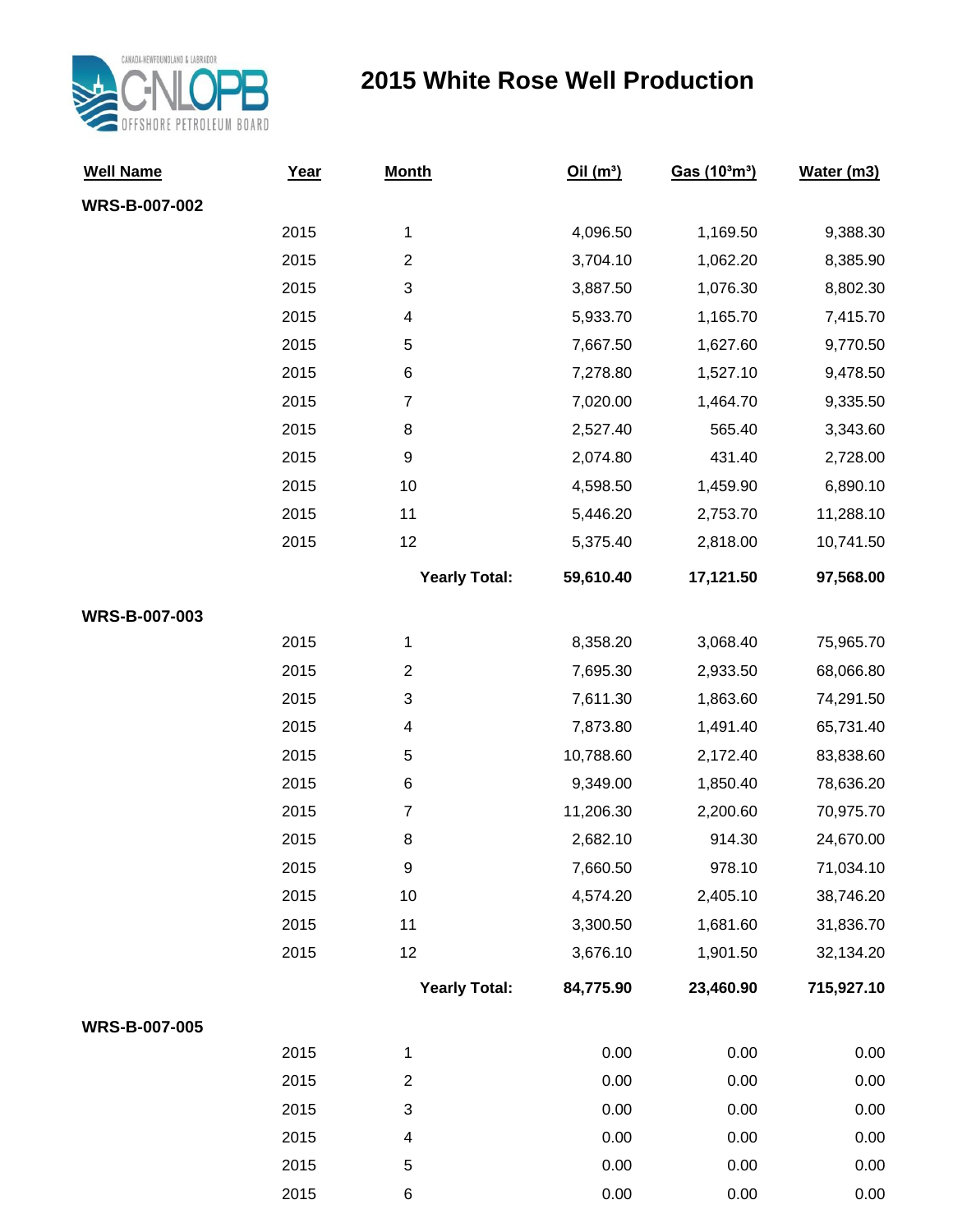|                      | 2015 | $\overline{7}$       | 0.00       | 0.00       | 0.00       |
|----------------------|------|----------------------|------------|------------|------------|
|                      | 2015 | 8                    | 0.00       | 0.00       | 0.00       |
|                      | 2015 | $\boldsymbol{9}$     | 12.70      | 2.30       | 406.90     |
|                      | 2015 | 10                   | 0.00       | 0.00       | 0.00       |
|                      | 2015 | 11                   | 0.00       | 0.00       | 0.00       |
|                      | 2015 | 12                   | 0.00       | 0.00       | 0.00       |
|                      |      | <b>Yearly Total:</b> | 12.70      | 2.30       | 406.90     |
| WRS-B-007-010-Z      |      |                      |            |            |            |
|                      | 2015 | $\mathbf{1}$         | 8,965.00   | 2,139.60   | 8,730.80   |
|                      | 2015 | $\overline{2}$       | 8,117.00   | 1,922.30   | 8,190.10   |
|                      | 2015 | $\sqrt{3}$           | 9,129.10   | 1,616.70   | 9,078.80   |
|                      | 2015 | 4                    | 9,046.70   | 1,430.70   | 7,042.60   |
|                      | 2015 | $\mathbf 5$          | 10,259.50  | 1,771.40   | 7,683.70   |
|                      | 2015 | 6                    | 9,665.70   | 1,659.10   | 7,567.40   |
|                      | 2015 | $\boldsymbol{7}$     | 10,157.60  | 1,725.80   | 7,665.20   |
|                      | 2015 | 8                    | 3,232.30   | 597.00     | 3,192.40   |
|                      | 2015 | $\boldsymbol{9}$     | 7,635.60   | 1,175.00   | 6,881.80   |
|                      | 2015 | 10                   | 9,670.20   | 3,010.50   | 6,611.90   |
|                      | 2015 | 11                   | 9,939.10   | 3,135.00   | 6,872.30   |
|                      | 2015 | 12                   | 9,637.50   | 3,144.80   | 6,615.50   |
|                      |      |                      |            |            |            |
|                      |      | <b>Yearly Total:</b> | 105,455.30 | 23,327.90  | 86,132.50  |
| WRS-B-007-011        |      |                      |            |            |            |
|                      | 2015 | 1                    | 56,605.20  | 15,922.70  | 1,720.10   |
|                      | 2015 | $\mathbf{2}$         | 49,123.00  | 15,278.70  | 2,771.70   |
|                      | 2015 | $\sqrt{3}$           | 50,244.90  | 17,063.90  | 6,016.80   |
|                      | 2015 | 4                    | 42,593.50  | 13,818.80  | 8,059.50   |
|                      | 2015 | 5                    | 41,165.40  | 15,287.00  | 11,994.70  |
|                      | 2015 | 6                    | 36,333.40  | 13,381.20  | 13,905.50  |
|                      | 2015 | $\overline{7}$       | 27,680.70  | 8,154.10   | 16,557.30  |
|                      | 2015 | 8                    | 13,971.10  | 4,400.60   | 10,447.40  |
|                      | 2015 | $\boldsymbol{9}$     | 21,840.70  | 5,532.50   | 21,513.20  |
|                      | 2015 | 10                   | 28,036.10  | 9,276.80   | 28,617.10  |
|                      | 2015 | 11                   | 26,523.40  | 10,072.00  | 26,938.30  |
|                      | 2015 | 12                   | 23,956.20  | 9,266.10   | 30,507.10  |
|                      |      | <b>Yearly Total:</b> | 418,073.60 | 137,454.40 | 179,048.70 |
| <b>WRS-E-018-002</b> |      |                      |            |            |            |
|                      | 2015 | $\mathbf{1}$         | 7,577.90   | 994.50     | 22,328.20  |
|                      | 2015 | $\overline{2}$       | 7,341.90   | 967.90     | 19,259.90  |
|                      | 2015 | 3                    | 7,197.40   | 916.10     | 20,951.70  |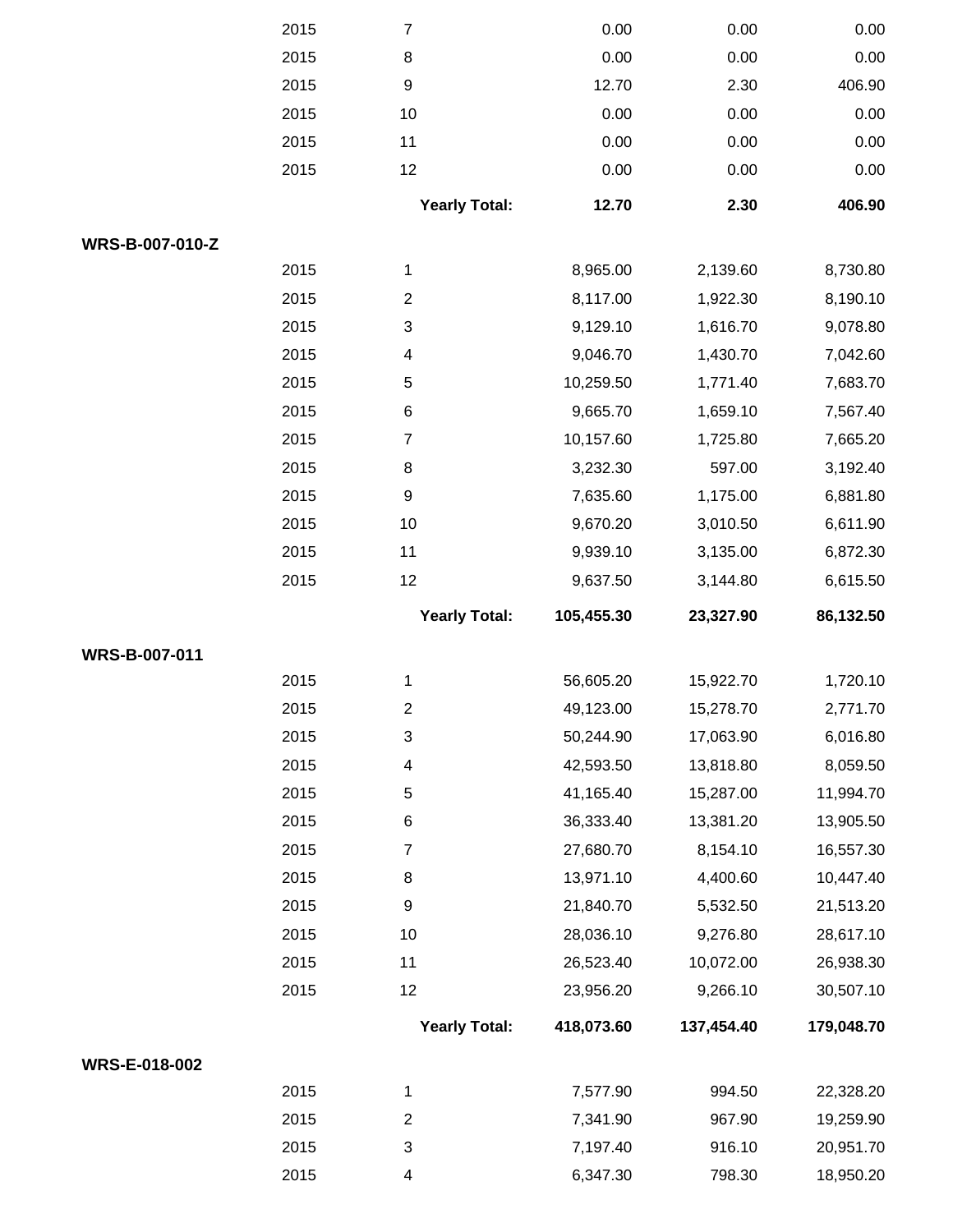|                        | 2015 | $\,$ 5 $\,$          | 7,081.20   | 962.30    | 21,555.70  |
|------------------------|------|----------------------|------------|-----------|------------|
|                        | 2015 | $\,6$                | 6,680.30   | 897.20    | 20,781.30  |
|                        | 2015 | $\boldsymbol{7}$     | 7,420.70   | 991.20    | 23,574.60  |
|                        | 2015 | 8                    | 2,419.70   | 346.60    | 7,647.30   |
|                        | 2015 | $\boldsymbol{9}$     | 1,256.40   | 167.20    | 5,677.30   |
|                        | 2015 | 10                   | 3,117.60   | 432.40    | 13,776.70  |
|                        | 2015 | 11                   | 3,037.10   | 1,144.70  | 13,597.50  |
|                        | 2015 | 12                   | 3,058.50   | 1,196.90  | 13,021.60  |
|                        |      | <b>Yearly Total:</b> | 62,536.00  | 9,815.30  | 201,122.00 |
| WRS-E-018-004          |      |                      |            |           |            |
|                        | 2015 | 1                    | 14,065.30  | 10,512.70 | 32,233.30  |
|                        | 2015 | $\overline{c}$       | 12,964.30  | 9,297.80  | 27,996.00  |
|                        | 2015 | 3                    | 14,901.70  | 10,109.40 | 32,187.20  |
|                        | 2015 | 4                    | 14,881.90  | 9,982.40  | 37,934.60  |
|                        | 2015 | $\,$ 5 $\,$          | 12,558.00  | 9,262.90  | 29,568.20  |
|                        | 2015 | 6                    | 12,584.10  | 8,729.60  | 31,859.50  |
|                        | 2015 | $\boldsymbol{7}$     | 11,307.70  | 7,572.80  | 29,170.70  |
|                        | 2015 | 8                    | 4,084.40   | 2,612.30  | 10,510.10  |
|                        | 2015 | $\boldsymbol{9}$     | 7,597.90   | 2,585.10  | 27,109.20  |
|                        | 2015 | 10                   | 14,031.20  | 7,325.90  | 32,148.70  |
|                        | 2015 | 11                   | 14,242.60  | 8,873.40  | 30,933.90  |
|                        | 2015 | 12                   | 13,903.30  | 9,028.10  | 30,516.00  |
|                        |      | <b>Yearly Total:</b> | 147,122.40 | 95,892.40 | 352,167.40 |
| <b>WRS-E-018-006-Z</b> |      |                      |            |           |            |
|                        | 2015 | 1                    | 29,977.10  | 6,362.90  | 15,508.10  |
|                        | 2015 | $\overline{c}$       | 26,739.60  | 5,756.40  | 13,365.00  |
|                        | 2015 | 3                    | 26,702.70  | 6,362.40  | 14,261.50  |
|                        | 2015 | 4                    | 22,936.80  | 6,590.10  | 13,744.00  |
|                        | 2015 | 5                    | 25,783.00  | 7,105.50  | 16,161.40  |
|                        | 2015 | 6                    | 23,564.40  | 6,322.10  | 14,908.30  |
|                        | 2015 | 7                    | 24,225.20  | 5,486.40  | 12,405.30  |
|                        | 2015 | 8                    | 9,633.30   | 2,407.00  | 6,178.90   |
|                        | 2015 | 9                    | 22,769.20  | 4,801.60  | 15,052.90  |
|                        | 2015 | 10                   | 21,583.40  | 5,304.50  | 14,527.30  |
|                        | 2015 | 11                   | 22,714.10  | 5,240.40  | 15,354.90  |
|                        | 2015 | 12                   | 22,063.90  | 5,223.60  | 14,952.80  |
|                        |      | <b>Yearly Total:</b> | 278,692.70 | 66,962.90 | 166,420.40 |
| WRS-E-018-008          |      |                      |            |           |            |
|                        | 2015 | 1                    | 5,066.80   | 937.00    | 28,200.80  |
|                        | 2015 | $\overline{c}$       | 6,102.80   | 1,262.60  | 36,372.90  |
|                        |      |                      |            |           |            |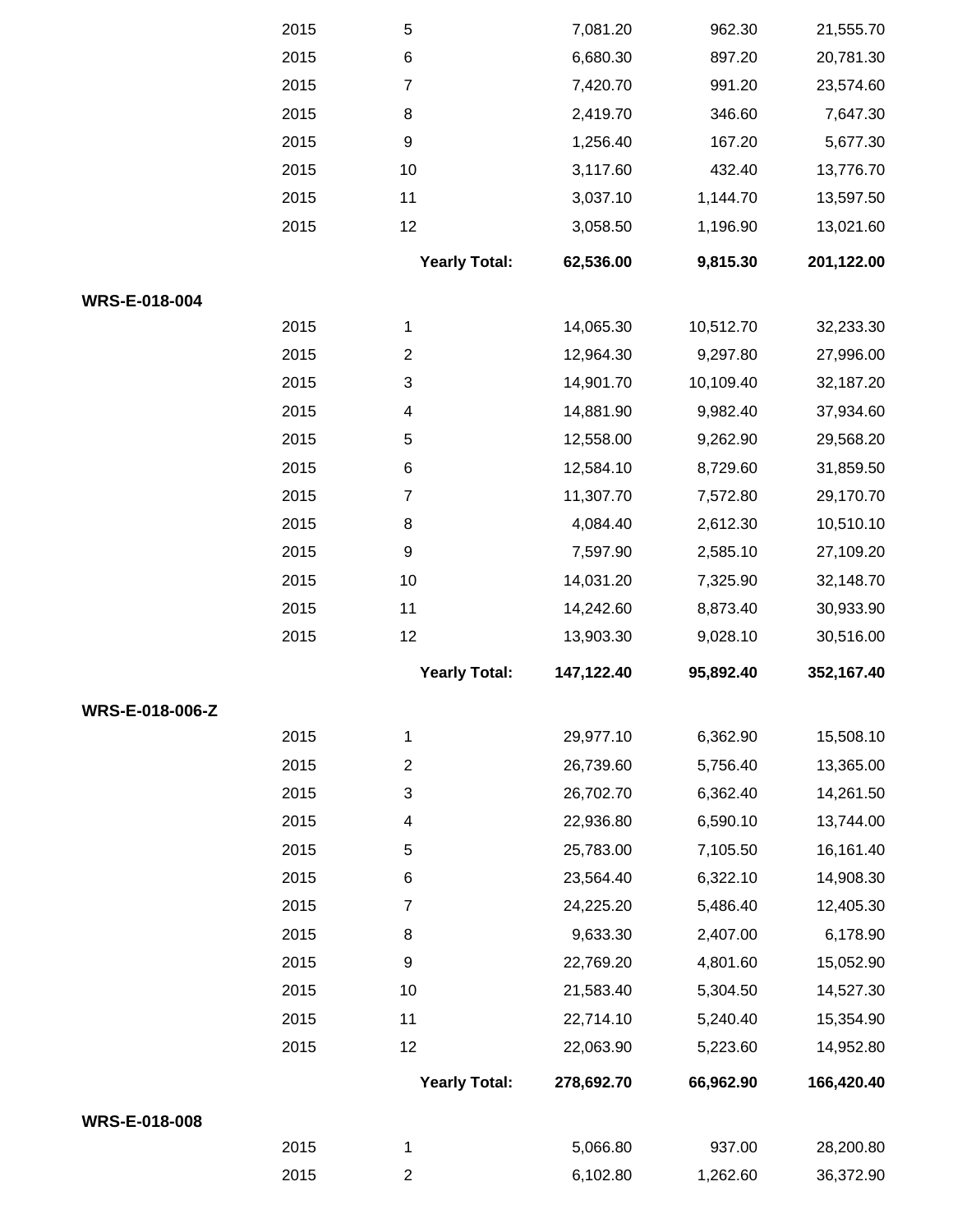|                       | 2015 | $\sqrt{3}$              | 6,160.00   | 1,104.50  | 33,874.30  |
|-----------------------|------|-------------------------|------------|-----------|------------|
|                       | 2015 | $\overline{\mathbf{4}}$ | 6,292.20   | 1,114.80  | 36,441.30  |
|                       | 2015 | 5                       | 5,953.00   | 944.80    | 38,296.40  |
|                       | 2015 | $\,6$                   | 5,565.40   | 873.00    | 33,584.60  |
|                       | 2015 | $\boldsymbol{7}$        | 6,703.40   | 1,150.30  | 28,670.60  |
|                       | 2015 | 8                       | 2,432.70   | 447.60    | 10,350.40  |
|                       | 2015 | $\boldsymbol{9}$        | 5,357.90   | 861.70    | 29,307.80  |
|                       | 2015 | 10                      | 5,035.60   | 1,057.50  | 27,365.10  |
|                       | 2015 | 11                      | 4,767.80   | 1,187.80  | 26,363.70  |
|                       | 2015 | 12                      | 4,521.80   | 762.60    | 28,247.30  |
|                       |      | <b>Yearly Total:</b>    | 63,959.40  | 11,704.20 | 357,075.20 |
| WRS-J-005-002         |      |                         |            |           |            |
|                       | 2015 | 9                       | 53,433.80  | 5,889.10  | 528.30     |
|                       | 2015 | 10                      | 73,810.60  | 9,126.90  | 2,562.70   |
|                       | 2015 | 11                      | 74,911.60  | 9,956.80  | 3,953.10   |
|                       | 2015 | 12                      | 76,788.20  | 11,400.10 | 5,435.90   |
|                       |      | <b>Yearly Total:</b>    | 278,944.20 | 36,372.90 | 12,480.00  |
|                       |      |                         |            |           |            |
| WWR-E-018-010         |      |                         |            |           |            |
|                       | 2015 | 1                       | 35,802.40  | 4,625.80  | 1,757.20   |
|                       | 2015 | $\boldsymbol{2}$        | 31,589.50  | 4,000.50  | 1,521.50   |
|                       | 2015 | $\sqrt{3}$              | 33,415.40  | 3,956.60  | 1,698.90   |
|                       | 2015 | 4                       | 30,674.50  | 3,886.00  | 1,974.10   |
|                       | 2015 | 5                       | 32,807.80  | 4,019.80  | 2,199.70   |
|                       | 2015 | $\,6$                   | 35,200.70  | 4,384.60  | 4,109.60   |
|                       | 2015 | 7                       | 34,804.50  | 4,257.80  | 3,448.40   |
|                       | 2015 | $\,8\,$                 | 17,000.10  | 2,321.80  | 1,968.40   |
|                       | 2015 | $\boldsymbol{9}$        | 34,281.20  | 4,064.70  | 3,233.90   |
|                       | 2015 | $10$                    | 31,598.30  | 4,066.20  | 3,106.30   |
|                       | 2015 | 11                      | 29,475.60  | 3,563.00  | 2,907.80   |
|                       | 2015 | 12                      | 28,159.80  | 3,518.60  | 3,043.30   |
|                       |      | <b>Yearly Total:</b>    | 374,809.80 | 46,665.40 | 30,969.10  |
| <b>SWRX-J-005-003</b> |      |                         |            |           |            |
|                       |      |                         |            |           |            |
|                       | 2015 | 6                       | 1,991.10   | 282.30    | 199.40     |
|                       | 2015 | $\boldsymbol{7}$        | 32,449.40  | 3,975.10  | 1,824.80   |
|                       | 2015 | $\, 8$                  | 15,917.20  | 2,048.50  | 740.30     |
|                       | 2015 | 9                       | 30,185.50  | 3,546.50  | 1,816.60   |
|                       | 2015 | 10                      | 34,177.10  | 4,465.10  | 2,717.70   |